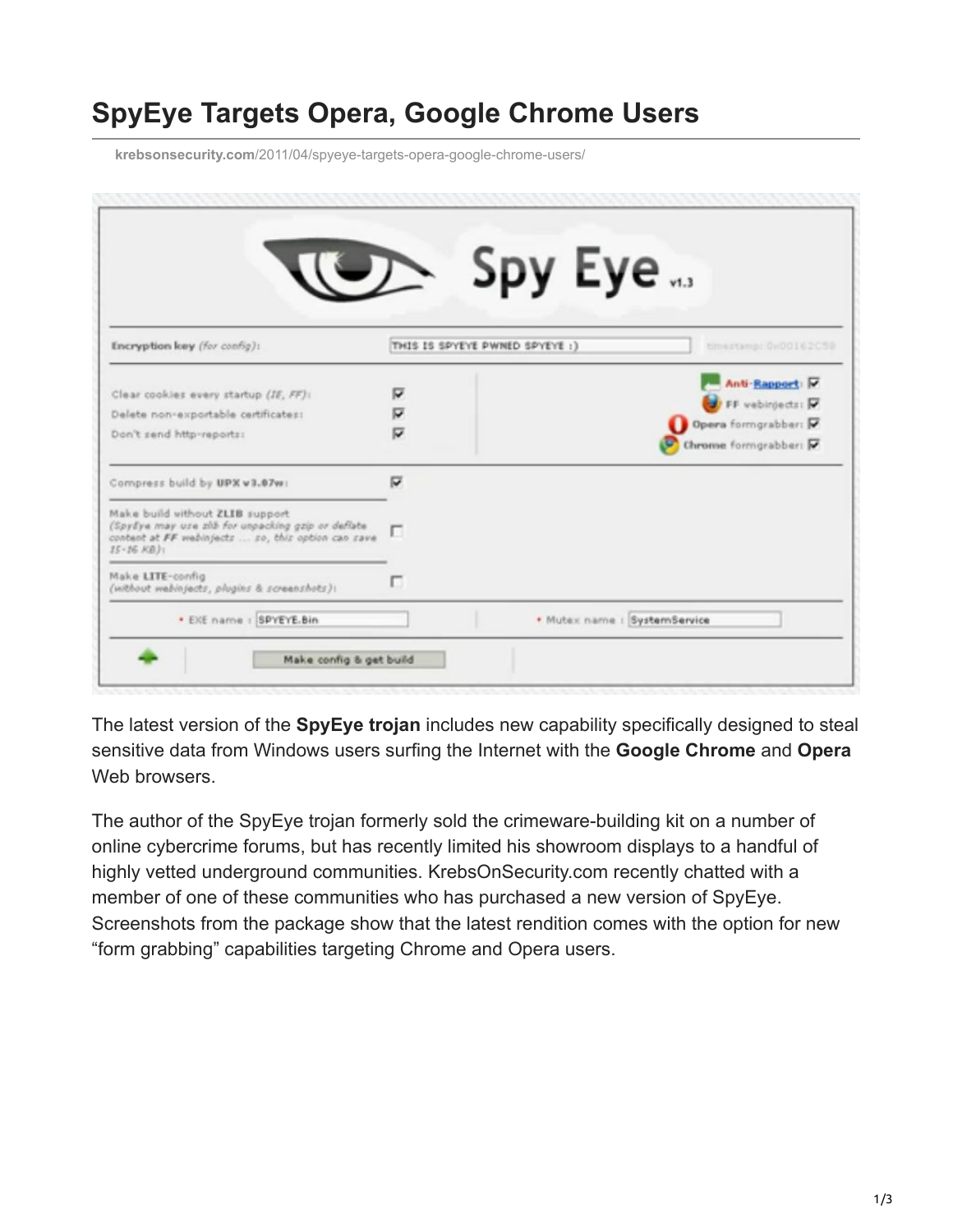|                                                                                                                               | $\sum$ Spy Eye |                              |
|-------------------------------------------------------------------------------------------------------------------------------|----------------|------------------------------|
|                                                                                                                               |                |                              |
| Encryption key (for config):                                                                                                  | smthrandomkey  | timestamp: 0x066CD9B3        |
| Clear cookies every startup (IE, FF):                                                                                         | г              | Anti-Rapport:                |
| Delete non-exportable certificates:                                                                                           | ⊽              | <b>D</b> FF webinjects:      |
| Don't send http-reports:                                                                                                      |                | Opera formgrabber:           |
|                                                                                                                               |                | Chrome formgrabber: $\nabla$ |
| Compress build by UPX v3.07w:                                                                                                 | ⊽              |                              |
| Make build without ZLIB suppot                                                                                                |                |                              |
| (SpyEye may use zlib for unpacking gzip or deflate<br>content at FF webinjects  so, this option can save<br>$15 - 16$ $KB$ ): | г              |                              |
| Make LITE-config.<br>(without webinjects, plugins & screenshots):                                                             | г              |                              |
| * EXE name : Recycle.Bin                                                                                                      |                | . Mutex name : SystemService |
| Make config & get build                                                                                                       |                |                              |
|                                                                                                                               |                |                              |

SpyEye component in version 1.3.34 shows form grabbing options for Chrome and Opera

Trojans like [ZeuS](http://krebsonsecurity.com/?s=zeus&x=0&y=0) and SpyEye have the built-in ability to keep logs of every keystroke a victim types on his or her keyboard, but this kind of tracking usually creates too much extraneous data for the attackers, who mainly are interested in financial information such as credit card numbers and online banking credentials. Form grabbers accomplish this by stripping out any data that victims enter in specific Web site form fields, snarfing and recording that data before it can be encrypted and sent to the Web site requesting the information.

Both SpyEye and ZeuS have had the capability to do form grabbing against Internet Explorer and Firefox for some time, but this is the first time I've seen any major banking trojans claim the ability to target Chrome and Opera users with this feature.

Aviv Raff, CTO and co-founder of security alert service [Seculert,](http://www.seculert.com/) said that both SpyEye and ZeuS work by "hooking" the "dynamic link library" or **[DLL files](http://www.easydesksoftware.com/dll.htm) used by IE and Firefox.** However, Chrome and Opera appear to use different DLLs, Raff said.

This strikes me as an incremental yet noteworthy development. Many people feel more secure using browsers like Chrome and Opera because they believe the browsers' smaller market share makes them less of a target for cyber crooks. This latest SpyEye innovation is a good reminder that computer crooks are constantly looking for new ways to better monetize the resources they've already stolen. Security-by-obscurity is no substitute for good